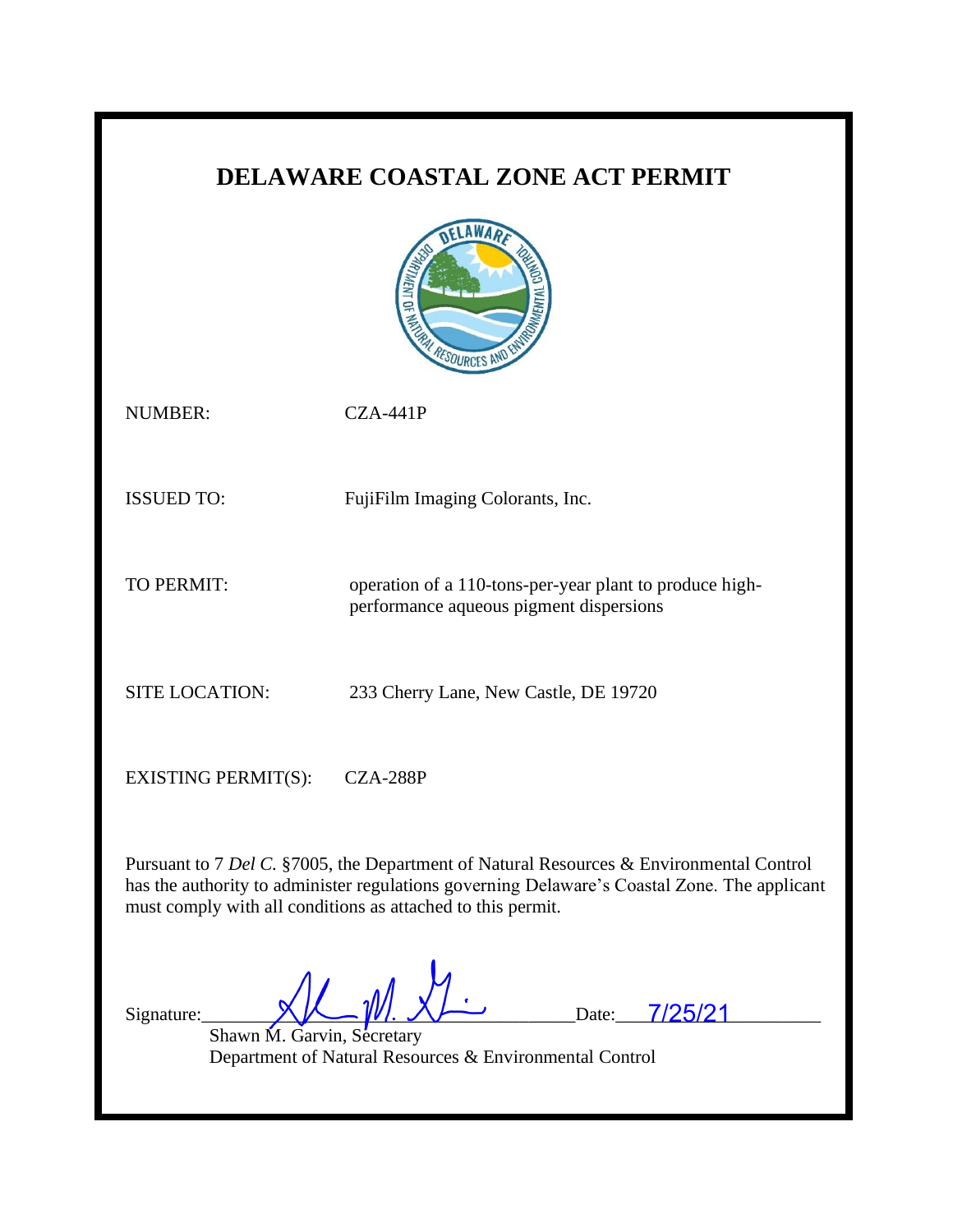

**OFFICE OF THE SECRETARY**

PHONE (302) 739-9000

# CONDITIONS INCORPORATED AND MADE PART OF THIS PERMIT

### FujiFilm Imaging Colorants, Inc. Permit CZA-441P

The following conditions are considered part of permit CZA-441P issued to FujiFilm Imaging Colorants, Inc. Failure to comply with these conditions may be grounds for permit suspension or revocation.

#### 1. GENERAL PROVISIONS

- 1.1 This permit is conditional upon the permittee's compliance with all other applicable permit requirements, regulations, and laws of the State of Delaware.
- 1.2 Issuance of this permit does not relieve the permittee of the legal obligation of complying with all building permit, subdivision, and other applicable code requirements of the county and municipality wherein the permitted project is located.
- 1.3 If there are deviations from the plan and operations approved by the Secretary, the permittee shall notify the Secretary as soon as possible. This permit may be revoked and a new permit application required if the Secretary deems the deviation to change the nature or scale of the project and to be of actual or probable harm to the intent of the Coastal Zone Act.
- 1.4 A request for a permit modification to change ownership, control, or any substantive term of a permit shall be submitted in writing. A modification of the ownership or operating entity in a permit shall be granted only if the prospective permittee satisfies all the applicable requirements of the regulations under the *Regulations Governing Delaware's Coastal Zone*.
- 1.5 This permit may not be transferred to another location or to another piece of equipment or process.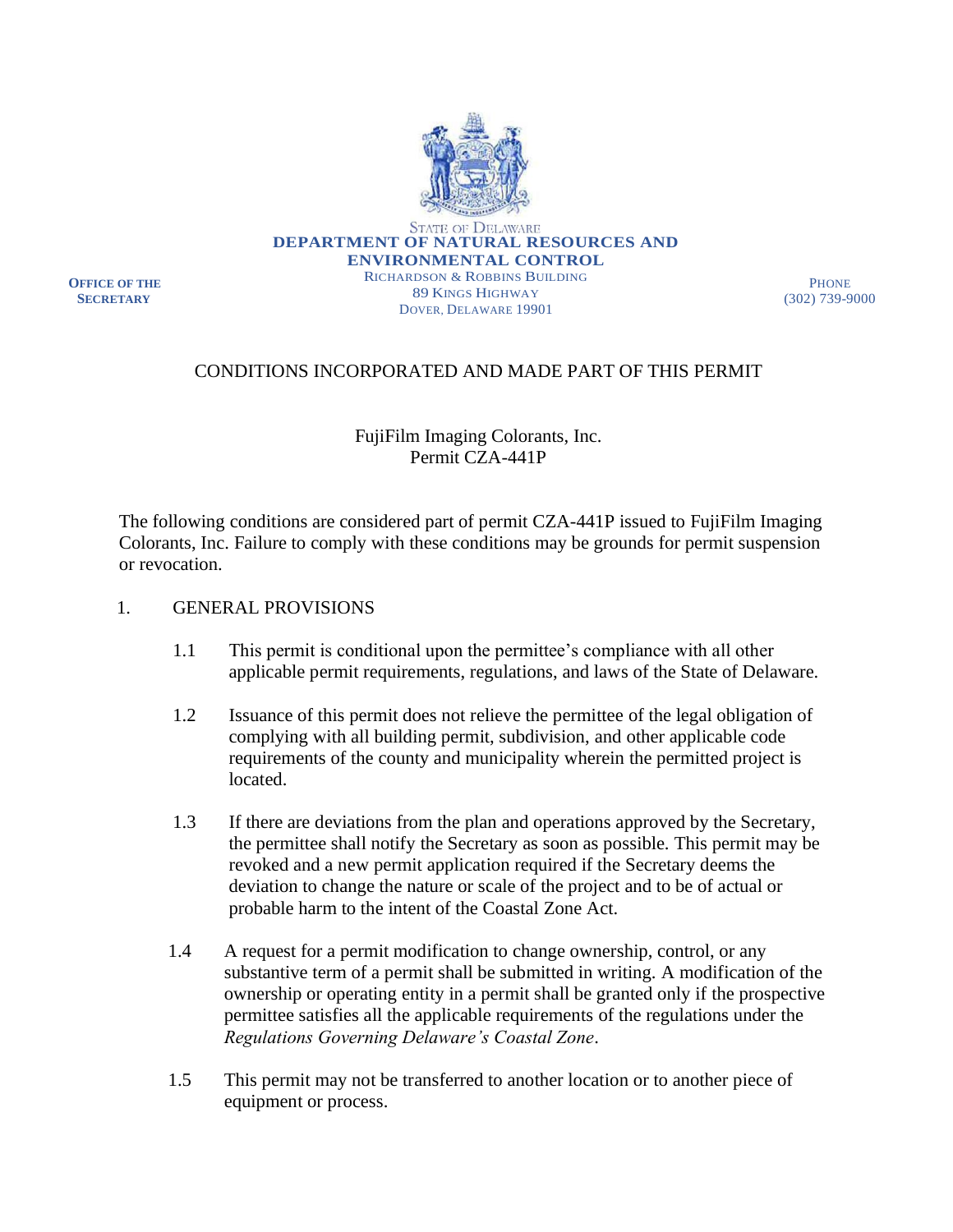1.6 This permit is valid for a duration of twenty years from the date of issuance. The permittee shall submit a renewal application no fewer than 180 days prior to the expiration of this permit.

## 2. ADMINISTRATIVE CONDITIONS

- 2.1 The permittee shall have available at the facility at all times a copy of this permit and shall provide a copy of this permit to the Department upon request.
- 2.2 The permittee shall authorize officials of the Department to:
	- 2.2.1 Enter upon the facility premises where a source is located or an emissionsrelated activity is conducted, or where records that must be kept under the terms and conditions of this permit are located;
	- 2.2.2 Have access to and copy, at reasonable times, any record(s) that must be kept under the terms and conditions of this permit;
	- 2.2.3 Inspect, at reasonable times, any record(s) that must be kept under the terms and conditions of this permit; and
	- 2.2.4 Sample or monitor, at reasonable times, any substance or parameter for the purposes of assuring compliance with this permit or any applicable requirement.

#### 3. OPERATIONAL LIMITATIONS

- 3.1 At all times, including periods of startup, shutdown, and malfunction, the owner or operator shall, to the extent practicable, maintain and operate the facility in a manner consistent with good pollution control practices for minimizing emissions.
- 3.2 All structural and mechanical components of the equipment covered by this permit shall be maintained in proper operating condition.

## 4. OFFSET REQUIREMENTS

- 4.1 The offset approved for this proposed project involved the purchase of three tons of emission reduction credits (ERCs) from Delaware Division of Small Business (DSB) and elimination of propane-operated forklifts for a total offset amount of 4.392 tons per year.
	- 4.1.1 The permittee shall purchase two nitrogen oxides (NOx) ERCs and one volatile organic compounds (VOC) ERC from DSB.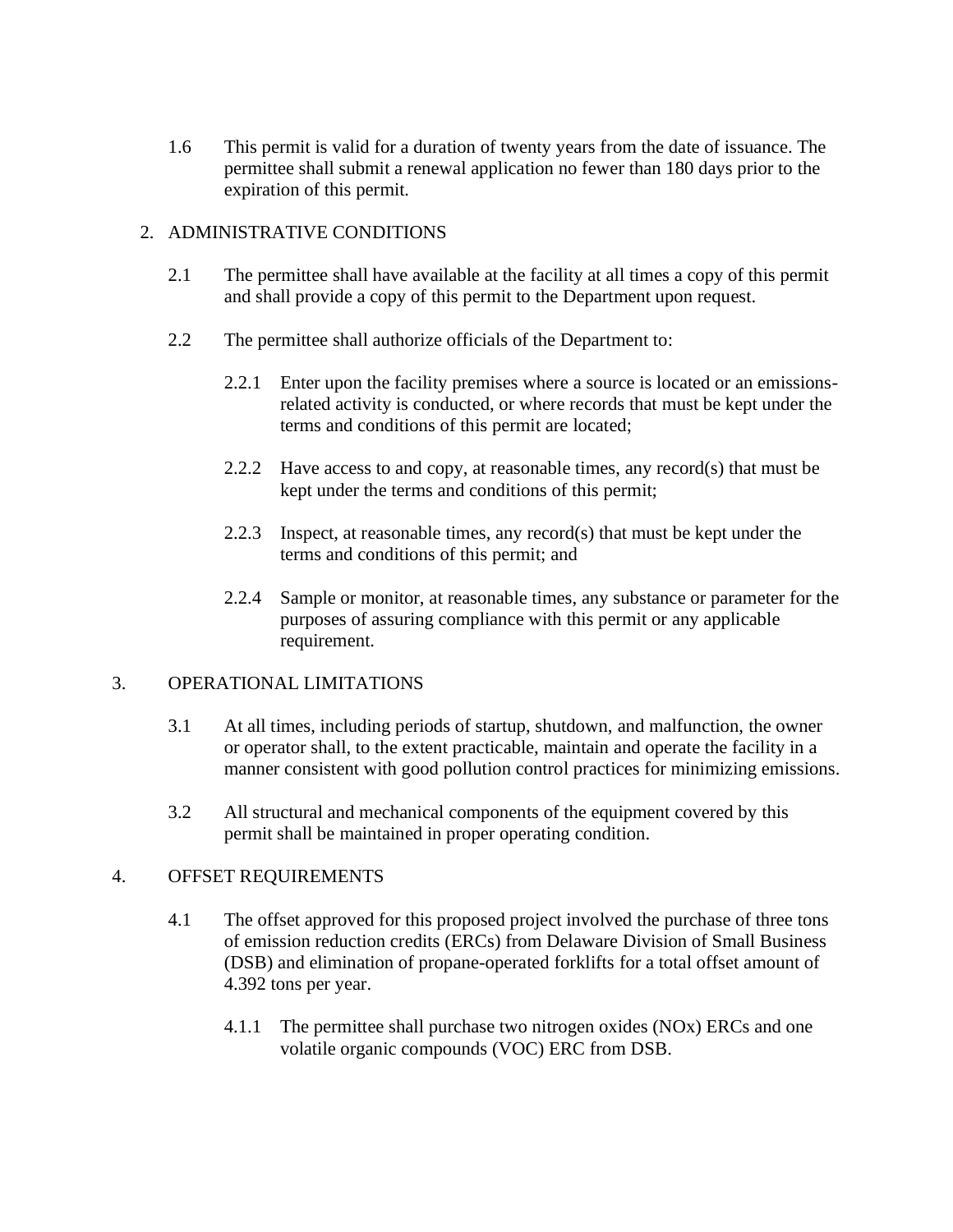4.1.2 The permittee shall offset 1.392 tons per year of carbon monoxide (CO) through the elimination of five propane-operated forklifts onsite prior to commencement of this proposed activity.

### 5. RECORDKEEPING AND REPORTING REQUIREMENTS

- 5.1 The permittee shall retain any and all records relevant to the permit and compliance therewith:
	- 5.1.1 Records of all monitoring and test data shall be maintained, including:
		- 5.1.1.1 The date, place, and time of sampling measurements;
		- 5.1.1.2 The date(s) analyses were performed;
		- 5.1.1.3 The name of any third-party that performed the analyses;
		- 5.1.1.4 The analytical techniques or methods used;
		- 5.1.1.5 The results of such analyses; and
		- 5.1.1.6 The operating conditions existing at the time of sampling or measurement.
	- 5.1.2 The permittee shall maintain records of the occurrence and duration of any startup, shutdown, or malfunction in the operation of the facility.
- 5.2 The permittee shall notify the Department immediately of any event or condition that affects their ability to comply with the terms of the permit or of any violation of any term or condition of the permit.
	- 5.2.1 The permittee shall notify the Department upon discovery and after activating the appropriate site emergency plan to the Department's 24 hour complaint line (1-800-662-8802), any deviation that poses an imminent and substantial danger to public health, safety, or the environment.
	- 5.2.2 The permittee shall within 30 days of becoming aware of an event or condition that affects their ability to comply with the terms of the permit, supply the Department in writing with the following information:
		- 5.2.2.1 The subject source(s) that caused the event, condition, or violation;
		- 5.2.2.2 The time and date of first observation of the event, condition or violation;